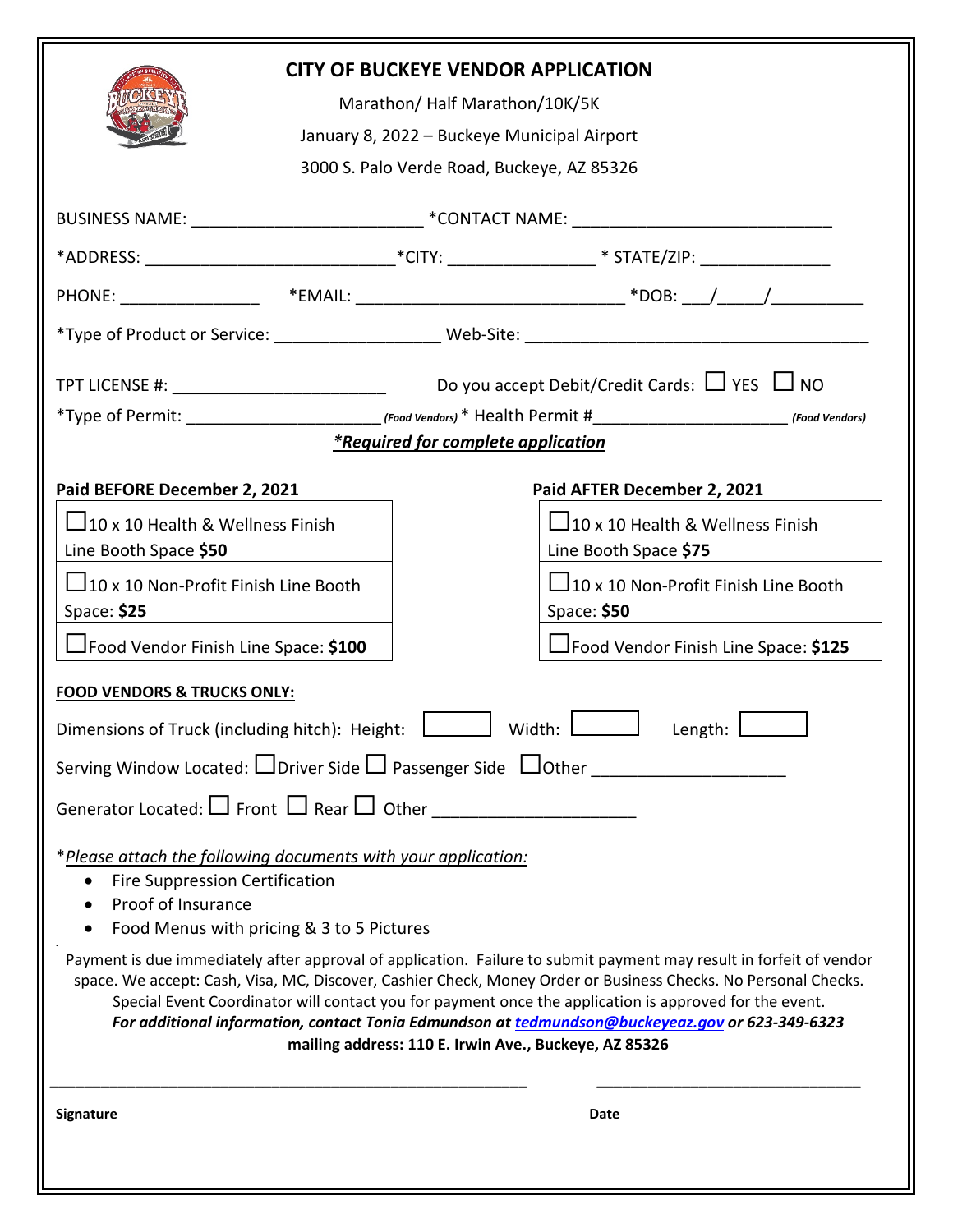

## **CITY OF BUCKEYE VENDOR APPLICATION**

Marathon/ Half Marathon/10K/5K January 8, 2022 – Buckeye Municipal Airport 3000 S. Palo Verde Road, Buckeye, AZ 85326

#### *FOOD VENDORS ONLY:*

- 1. **Menu and Diagram**: COB strives to provide quality food, services and presentation to all participants and spectators at this event. Your booth must look professional in appearance and be kept clean at all times. We wish to have a variety of food items available to the public with little duplication. **You must submit a menu with this contract listing all food items you intend to serve including portion and price.** Once your menu is approved, you cannot add or substitute any items without prior approval from COB.
- 2. **Insurance**: You **must** provide a certificate of general liability and product liability insurance to COB as evidence of insurance in force. **The certificate must name the following as additionally insured: City of Buckeye, AZ.** Your limits of liability must be at least \$2,000,000.00 aggregate and \$1,000,000.00 per occurrence. *You will not be allowed to set up if you have not first provided this certificate to COB.* The insurance is at your own cost. If this certificate is not provided, COB reserves the right to withdraw you from the event at the cost of all prepaid fees.
- 3. **Health Department**: It is the responsibility of all food vendors to contact and notify Maricopa County of food service during this event. Vendors must abide by the Maricopa County division of Environmental Health guidelines. For more information call 602-506-6272 or [www.maricopa.gov/envsvc](http://www.maricopa.gov/envsvc) search special events. Please provide your permit number on this application.
- 4. **Fire Suppression:** Food Trucks must provide a copy of Fire suppression certificate**.**
- 5. Generators and other internal combustion power sources shall be separated from tents or membrane structures by a minimum of 20 feet (6096 mm) and shall be isolated from contact with the public by fencing, enclosure or other approved means.
- 6. Food vendors, please call if you plan on using open flame log/wood cooking.
- 7. **Water:** Potable water is not provided. You will need to bring your own potable water.
- 8. **Alcoholic Beverages Sales**: Absolutely NO sales of alcohol will be permitted by an unauthorized vendor.
- 9. NO GLASS CONTAINERS ALLOWED.

## *REGULATIONS & CANCELLATION POLICY:*

- 1. **CHECK-IN:** Vendor check-in for the event will begin at *6:30 a.m. Saturday, January 8, 2022 for the day of the race at Buckeye Municipal Airport*. We ask that your booth set up be completed and ready by 8:00 a.m. All vendors must stay within their assigned space limits; variances must be pre-approved by the City of Buckeye, hereinafter known as ("COB"). **SUPPORT VEHICLES SHOULD BE OUT OF THE EVENT AND PARKED IN THE DESIGNATED PARKING AREA BY 8:00 a.m. NO EXCEPTIONS.**
- 2. **UNLOADING/LOADING ZONES:** At check-in you will be given your outdoor booth assignment. Please refer to the general map layout *(will be emailed the week of event)* which shows where unloading zones are located. Please plan accordingly in having your own staff for unloading/loading your items; it is the responsibility of each vendor for their unloading/loading/setup/tear down. It is important you move promptly when you are within the unloading zones to avoid unnecessary traffic congestion. We ask you to first unload your vehicles at the curbside instead of walking back and forth from your booth space to your vehicle at the unloading zone. Once your vehicle is unloaded please move it promptly to the designated vendor parking areas (shown on map). **Vehicles will not be permitted to drive**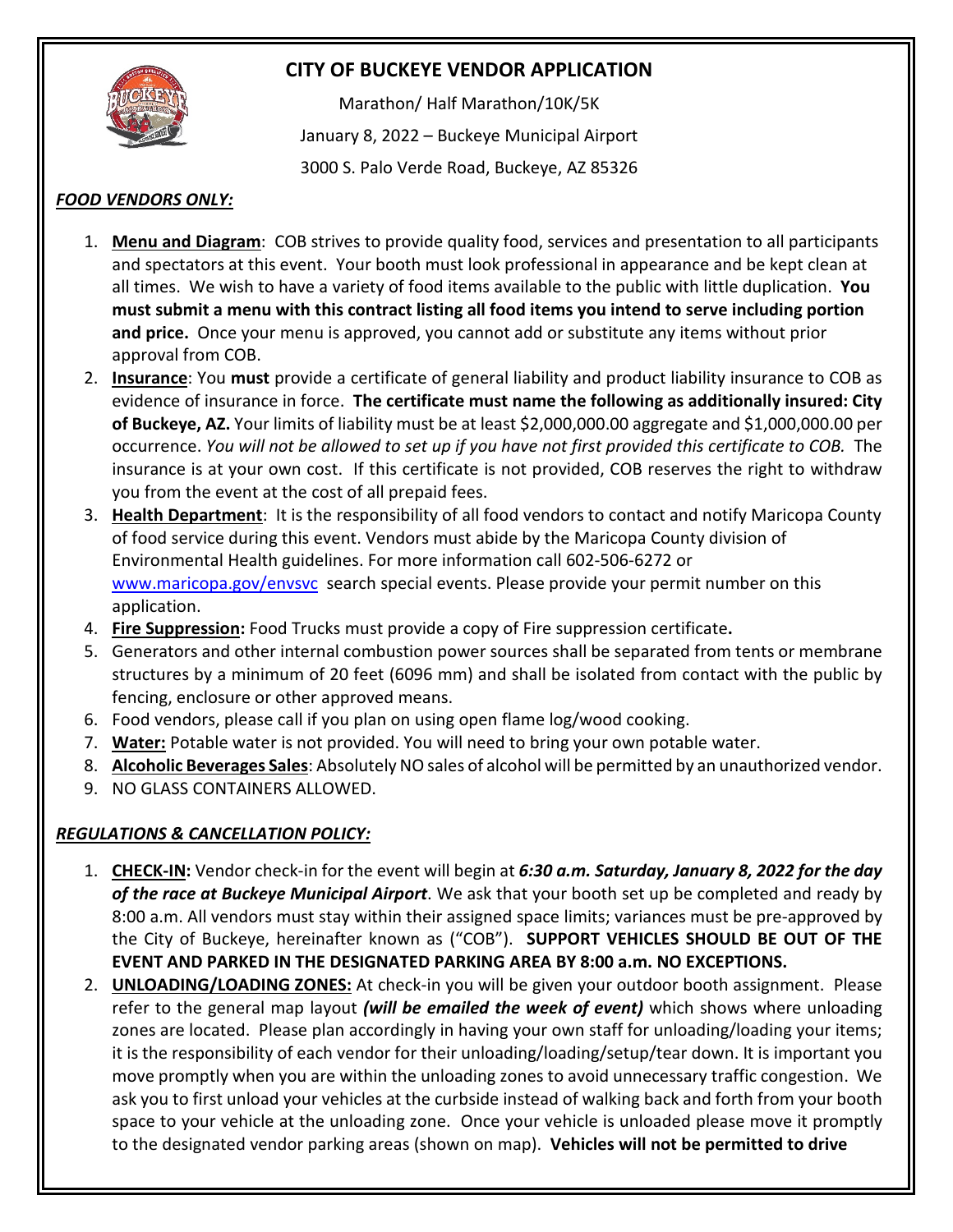# **CITY OF BUCKEYE VENDOR APPLICATION**



Marathon/ Half Marathon/10K/5K

January 8, 2022 – Buckeye Municipal Airport

3000 S. Palo Verde Road, Buckeye, AZ 85326

**within any of the event/booth vendor areas.** All vendors need to be completely set up by 8:00 a.m. All vendors must stay within your assigned space limit.

- 3. **VENDOR PARKING:** Please be sure to allow the parking nearest to and surrounding the event available to the general public & runners for this event. There will be vendor designated parking on the event map which will be emailed to you the week of event
- 4. **Teardown Rules:** We ask all vendors not to take down booth(s) until the event is over. Buckeye Marathon official hours are 8:00 a.m. – 2:00 p.m. Vendors will be responsible for any damage caused to City property during the event, set-up and/or tear down.
- 5. **Electrical Power:** Food vendors needing power must bring their own generator and abide by all requirements set forth by the COB. If you have any questions regarding these requirements, please feel free to contact us.
- 6. **Space Assignments:** Assignments are based on space available, organization needs, and type of service. You will be assigned a specific space and location.
- 7. **Credit & Debit Card Capability**: Vendors are encouraged but not required to bring and utilize wireless or portable credit and debit card capabilities to accept payment from patrons.
- 10. **State Transaction Privilege Tax License (TPT): The Arizona Department of Revenue requires vendors to** acquire (TPT) licenses. Please visit their website at [www.aztaxes.gov](http://www.aztaxes.gov/) or call **(602) 542-4576 or 1- (800) 634-6494.**
- 11. **Hold Harmless Agreement**: Organizations agree to indemnify and hold harmless **City of Buckeye, AZ**  and their officers, agents and employees from any and all claims, causes of action and suits accruing or resulting from any damage, injury or loss to any person or persons, including but not limited to loss of property, goods, wares or merchandise, caused by, arising out of, or in any way connected with the exercise by the organization of the privileges herein granted. You agree to release COB from responsibility and/or claim for loss, damage, or injury to your person or those representing your concession. COB is not responsible for damage caused by acts of God or natural cause. Professional conduct is mandatory. Complaints and comments must be addressed with COB management and not openly discussed with other organizations or patrons.
- 12. **Fire and Safety**: You must comply with all pertinent fire codes, laws, ordinances and regulations for health, fire prevention and public safety.
- 13. **Tent & Canopy Security**: ALL tents or canopies must have weights attached to the legs of the tent due to the potential for injury. The importance of this cannot be stressed enough as it can result in serious injury to a person or property in gusty/windy conditions.
- 14. **Equipment and Rentals**: Equipment or fixtures needed for your booth such as pop-up tents/canopies, fencing, tables, chairs, etc. is your responsibility and will not be provided by COB.
- 15. **Waste and Clean-Up**: Please assist in keeping our facility clean. Before you leave, remove all garbage and deposit in the designated garbage bins at the event site and check your area for personal belongings. It is the vendor's responsibility to clean their booth space prior to leaving the event.
- 16. **Right of First Refusal**: Vendors will go through a selection process to ensure the best selection of FOOD and PROUDUCTS at the event. Vendors will be notified after final review. The City of Buckeye will have first right of refusal.
- 17. **Cancellation Policy:** Vendors canceling **prior** December 15, 2021 will be entitled to 100% refund of their booth fee; vendors canceling **after** December 15, 2021 will forfeit their entire booth fee. In the event of inclement weather, City Staff will decide whether to cancel the Buckeye Marathon. **REFUNDS WILL NOT BE ISSUED due to cancellation from inclement weather**.